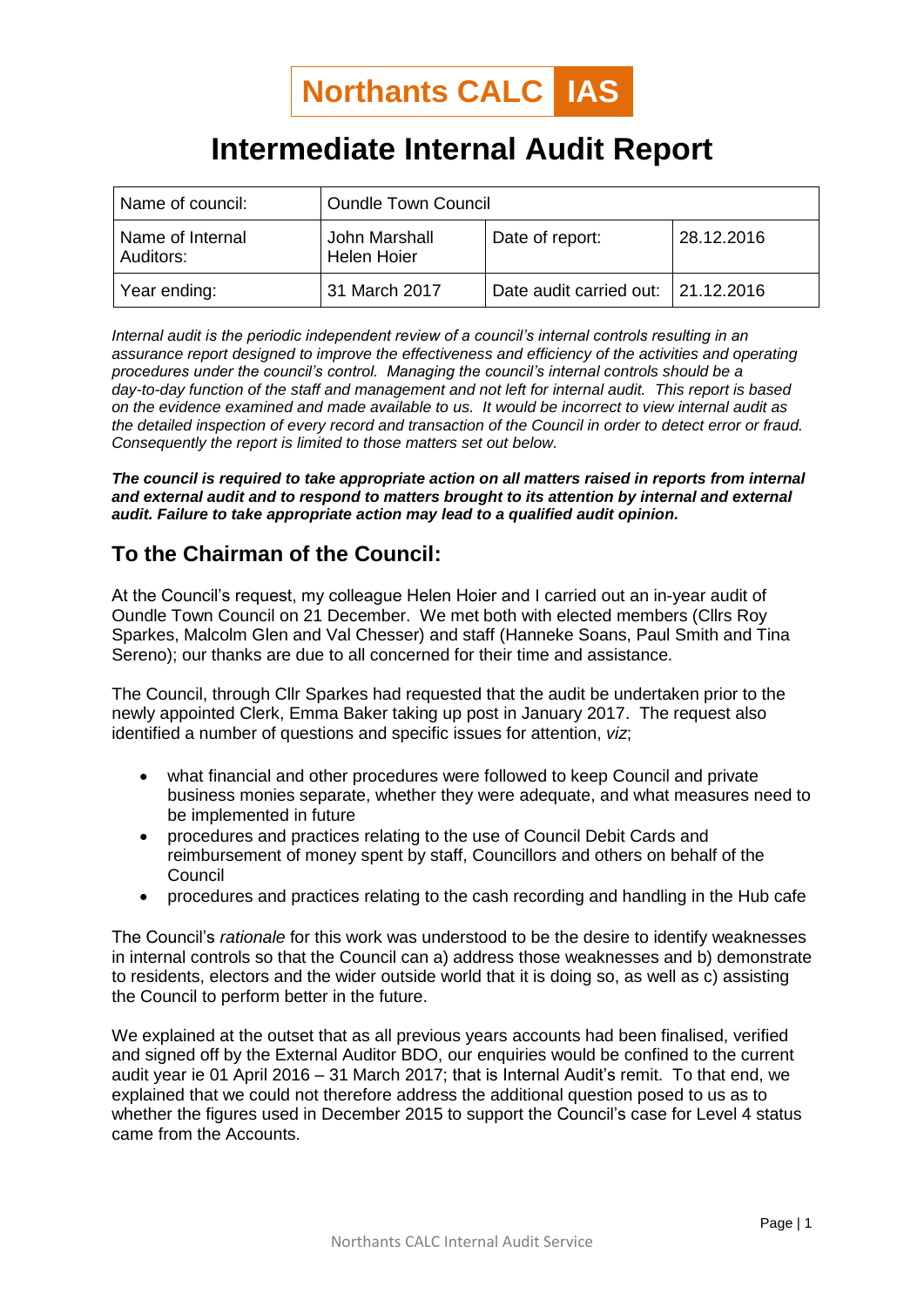## **Methodology**

Prior to the visit on 21 December, we perused the Council's website to identify relevant documents. We particularly searched for any policies, protocols and procedures, Agendas, Minutes and financial documentation (including accounting statements) pertaining to the 3 issues identified to us for audit at this time; where such material was identified, we then carried out an initial assessment of the content. This assessment was then used to aid and inform the planning and preparation for our subsequent visit. Through a combination of questioning (both staff and councillors), observation and first-hand examination of hard evidence, we tested both those aspects of the Council's internal controls that are relevant to the 3 issues identified to us for audit as well as wider, related issues that came to light during the audit.

We conducted our enquiries into the 3 identified issues as follows;

*1. What financial and other procedures were followed to keep Council and private business monies separate*?

We looked into

- whether the Council, through its bank accounts or otherwise handled and transacted any monies in cash or other forms, other than its own monies and if so, how and why
- whether there is a procedure and / or protocol for handling third party transactions and if so, when that was approved by the Council, and if so;
- whether this activity had been risk assessed
- whether any transactions identified were carried out in compliance with that procedure and / or protocol and
- whether these transactions were approved and authorised and if so how and by whom;
- whether any procedure or protocol is fit for purpose

#### *2. Consideration of procedures and practices relating to the use of Council Debit Cards and reimbursement of money spent by staff, Councillors and others on behalf of the Council*

We looked into

- whether there is a policy governing the provision of debit cards linked to Council bank accounts
- whether there is a procedure and / or protocol governing their use and if so, when that was approved by the Council,
- whether this activity had been risk assessed
- whether there was any monitoring of usage and if so, when and by whom it was carried out
- by sampling of transactions and entries in the accounts, whether these policies, procedures and / or protocols were complied with during the period covered and
- whether any policy, procedure or protocol is fit for purpose
- procedures, if any governing the reimbursement of expenditure incurred by staff, Cllrs and others (?) and
- whether and to the extent this occurred
- whether the reimbursement transactions were correctly managed and recorded
- whether the procedures are fit for purpose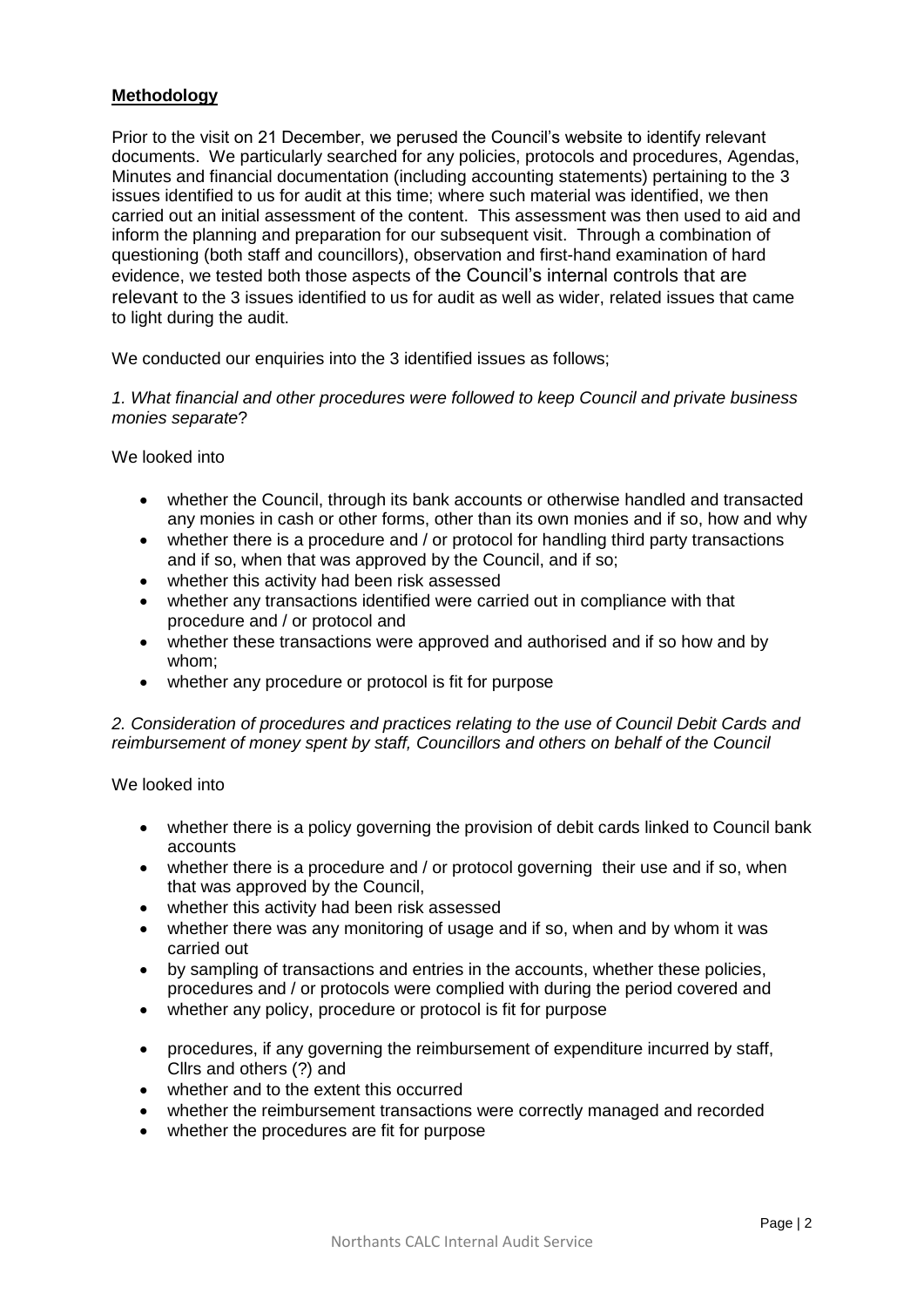#### *3. Consideration of procedures and practices relating to cash handling and recording in the Hub café*

We looked into whether there is a policy governing cash handling and if so, whether it is fit for purpose or whether improvements are required.

## **Findings**

#### *1. What financial and other procedures were followed to keep Council and private business monies separate*?

We found no evidence of any recorded transactions indicating that the Council had handled 3<sup>rd</sup> party monies. If, as suggested to us, staff had banked deposits on behalf of a 3<sup>rd</sup> party then the only issues that would arise, so far as internal audit is concerned would be the (heightened) risks of theft whilst the cash is on Council premises - a matter for discussion with your insurers - coupled with the personal safety risk from carrying cash. This latter issue was addressed by John Marshall at a previous year-end audit, in relation to cash collected by the Estates Manager from market stall holders and we understood as a result of that, a procedure was put in place to minimise the risk. Whilst the procedure, as verbally described to us by the Interim Clerk would appear to be acceptable, this activity has not apparently been formally documented and / or adopted by the Council, neither has it been risk assessed, insofar as it is not mentioned in the Council's current formal Risk Assessment. We return to these matters later in this report.

## *2. Consideration of procedures and practices relating to the use of Council Debit Cards and reimbursement of money spent by staff, Councillors and others on behalf of the Council*

Physical access to the Council's one remaining debit card - there were previously two, but now just one - is properly controlled in that it is kept in a safe place, under the control of the Interim Clerk and issued by her to 'authorised users' on request, to enable purchases to be made, primarily by supervisory level staff working in the Hub café. We did however identify significant weaknesses in the ways in which the card may be used that not only have the potential to undermine the certainty of whether a purchase is being made by an 'authorised user' but also give rise to difficulties in the consequent accounting arrangements.

Again, it became apparent that no procedures or protocols for the handling and use of the debit card have been formally established and / or adopted by the Council - hence the placing of 'authorised users' within inverted commas - neither has this been risk assessed, insofar as it is not mentioned in the Council's current formal Risk Assessment. Consequently, unsafe working practices have developed, the most serious of which is the storing of the previously entered login (including debit card) details on the Council's online account with Sainsbury's, thereby weakening the level of security protection and potentially allowing access to unauthorised users.

As mentioned above, purchases made by the Hub staff using the debit card can also give rise to accounting difficulties. The majority of these purchases are from one of 4 suppliers - Sainsbury's, Brake Bros, Blades and Bookers - and the relevant invoice is normally delivered with the order. This results, inevitably in the payment being made before the receipt arrives with the Finance Officer but the time lag between purchase and receipt of the invoice by the Finance Officer can be at best, considerable and at worst, it does not arrive at all. We learned that there are also some local administration procedures carried out by Hub supervisory staff, sometimes off-site ie at home although we could not ascertain whether and the extent to which these procedures included local accounting and if so, whether these were in addition to or instead of the procedures described above.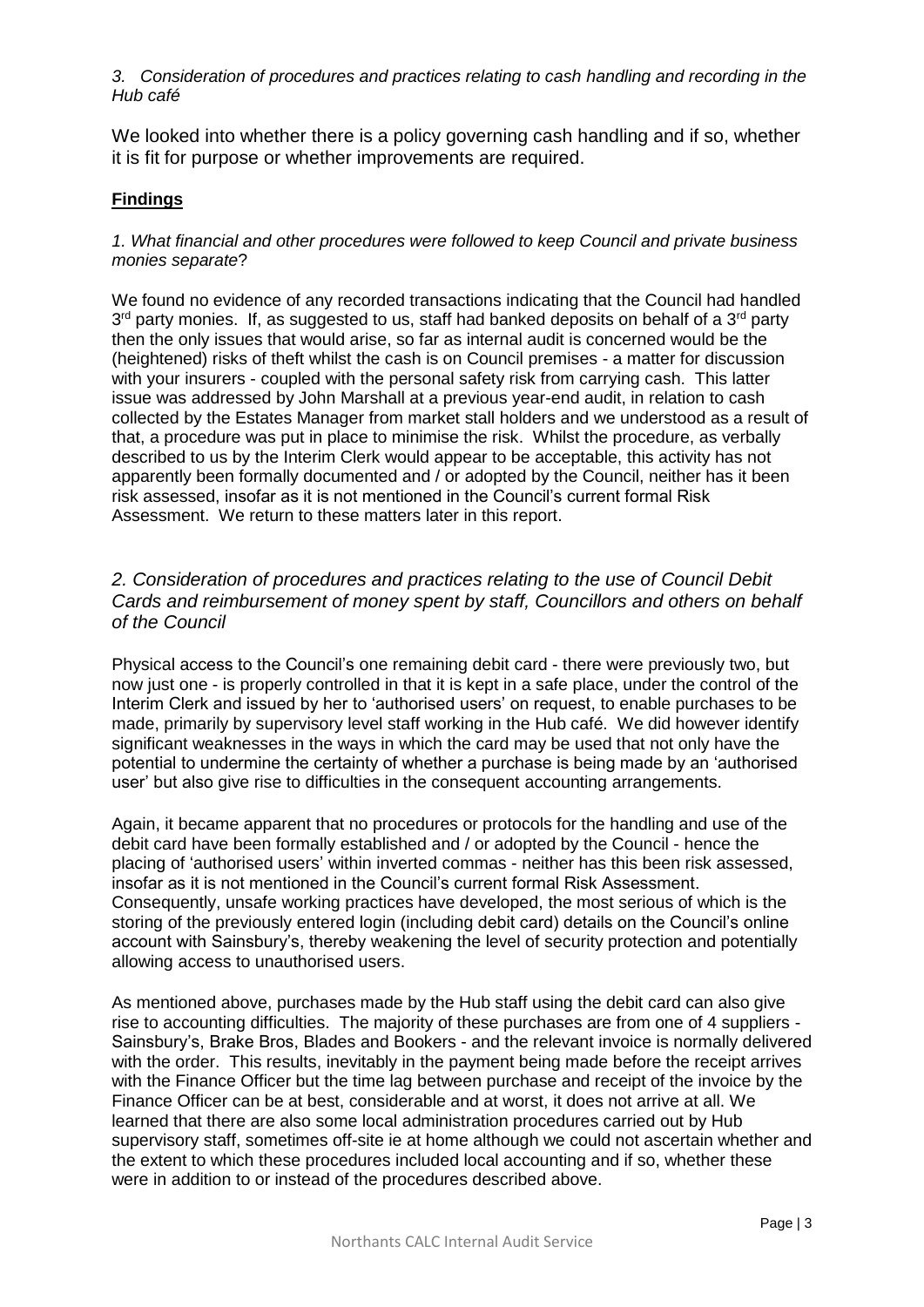We learned that the Council is in the process of applying for 4 Waitrose credit cards for individual use by 3 named members of staff and one named elected member; we understood that the *rationale* for this is to facilitate occasional 'top up' purchases of supplies for the Hub, the need for which arises from time to time. For a number of reasons, we have concerns about this decision that presumably arose from a resolution of full Council or a Committee with delegated powers, although we can find no authority for that. The matter was discussed at the Operations Management Committee meeting of 10 March 2015 (Minute OM14.67.04 refers) but we can find no reference since then (NB Minutes of the Operations Management Committee do not appear to have been posted on the website since October 2015).

Firstly, it will not improve the system of financial management and control that we understand the Council seeks, quite the reverse in fact as we believe the proliferation of payment methods can only pose additional risks in terms of internal controls. With that in mind, we question the need for these cards. Ongoing improvements to ordering and stock control being made by the Hub should eliminate acute major shortages and acute minor shortages (eg the purchase of 2 bags of potatoes for £21.95, reimbursed to Paula Prince by cheque 9726 as part of the June 2016 payments) but we suggest any that do arise should be covered by utilising the £100 (nominal) float held in the till.

Notwithstanding the above, we also need to draw attention to the issue of a credit card to an elected member, because this contravenes the Council's current Financial Regulations, reg 6.20 refers. The Council's Financial Regulations are based on the National Association of Local Council's (NALC) model regulations which, if adopted and followed by a council provide a framework to ensure compliance both with legal obligations, good governance and best practice.

We identified some payments to individuals and for those sampled, we considered the justification for payment to be reasonable and supported by a bill or similar.

#### *3. Consideration of procedures and practices relating to the cash recording and handling in the Hub café*

The procedures for cash handling and recording, described verbally to us appear to be fundamentally sound although again, the procedures have not been formally established and / or adopted by the Council, nor has the issue been risk assessed. One working practice that came to light was the overnight storage arrangements for the till drawer and cash.

Had proper procedures been derived and codified, this working practice would almost certainly not have risen; apart from being a legal requirement, this points up the importance and value of the risk assessment process.

the end of the business day, these were transferred to the oven, presumably for security reasons and perhaps inevitably given the nature of this bizarre working practice, there were reports of the oven having been turned on in the morning whilst the till drawer and cash were

There is also a need to clarify the purpose of the £100 (nominal) float. Currently, the totals for each day's takings are obtained as a print out from the till and the card payment slips plus cash to match that amount are set aside and bagged. What remains in the till is deemed to be the float, but this tends to be a slowly decreasing amount due, for example to errors in change given etc. Whilst the 'loss' is small, in strict accounting terms it leads to inaccurate reporting because the error should properly be related to the takings, not the float.

Mention is made earlier in this report about the delays in transferring invoices etc from the Hub to the Finance Officer. Whilst the drive to improve the efficiency and profitability of the Hub is quite proper and justifiable, care needs to be taken to ensure that local procedures in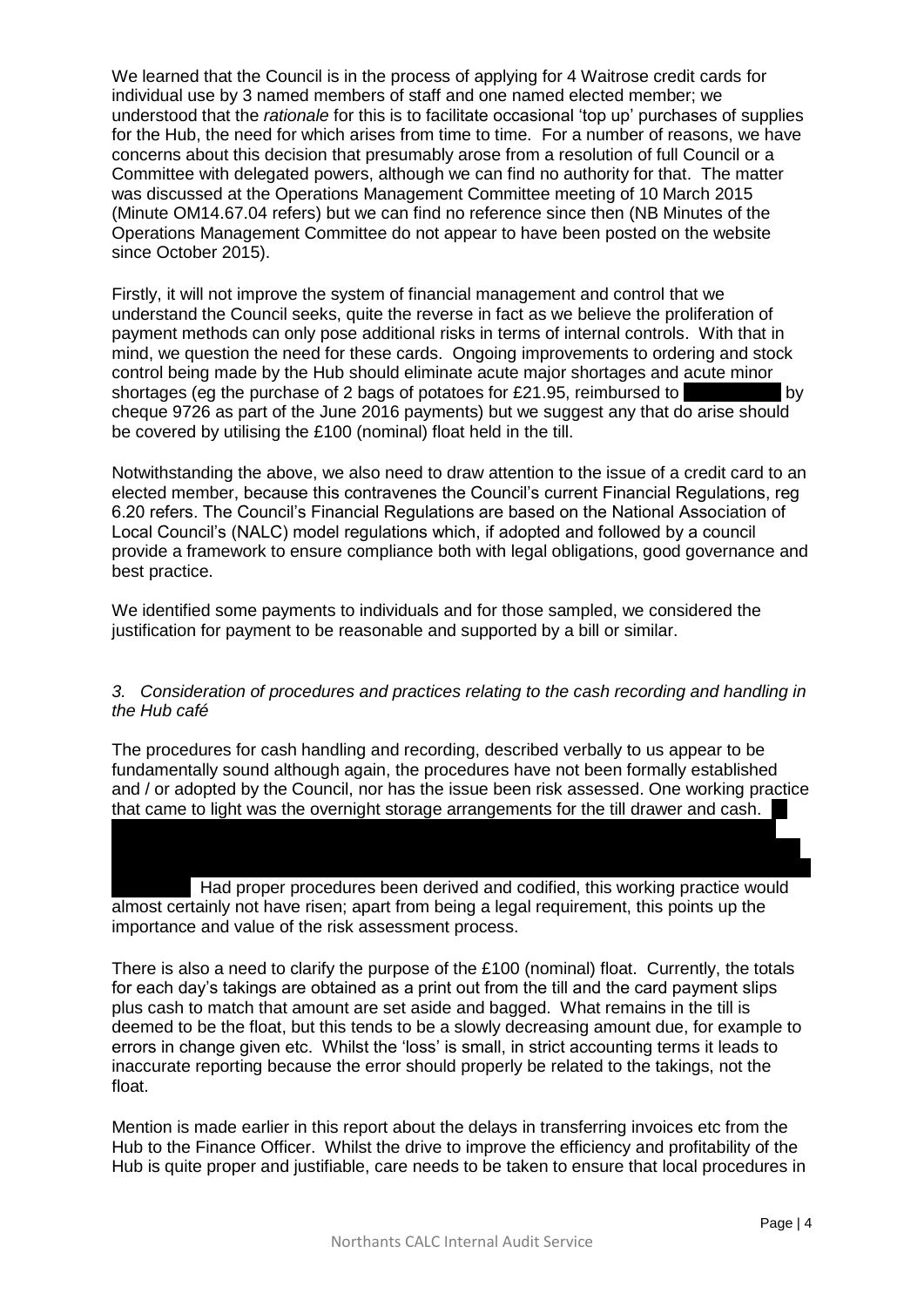the Hub do not result in the delayed transfer to the Finance Office of invoices etc and consequently at the expense of proper and efficient financial recording and reporting.

Mention has also been made earlier of the lack of a clearly defined process and procedure dealing with purchasing, including by debit card and now, by credit card. This forms part of our recommendations later in this report, so needs no further mention at this time.

#### **Recommendations**

It is very important to understand that what follows relates to the Council, its policies and procedures (or the lack of them) and posts, not individual post or office holders. We are aware that throughout the audit year, the Council has been without a permanent Clerk and that as a consequence, the administration resource has been reduced by one full time staff member; we believe that some of our observations and findings are a direct consequence of that. We draw attention to issues of non-compliance with legal requirements as well as areas of weakness in governance arrangements that we identified during the course of our audit and where appropriate, we make specific recommendations for action and improvement. In this respect, we would also draw attention to the rubric that appears at the head of page 1 of this report, specifically the second paragraph regarding the requirement for the Council to note and respond to the issues and matters that we have identified.

1. The Council's Financial and Management Risk Assessment must be reviewed and updated to take account of at least the following;

- all risks associated with cash handling, both within and outside of Council premises (including staff safety when transporting cash for banking), as well as the potential for loss, whether by fraud, accounting error or otherwise
- all risks associated with the purchasing of and payment for goods and services, to identify risks that may arise from improper or unauthorised purchases, incorrect or non-delivery of goods and services purchased, accounting error or otherwise

2. If, as anticipated this review confirms the absence of policies and procedures dealing with these issues, then policies and procedures that are fit for purpose must be put in place. In doing so, the Council should take particular note of and address the comments regarding the issues and identified weaknesses highlighted earlier in this report but it is also essential that the Council's procedures are in accord with its existing Financial Regulations that lay down requirements governing spending authority and the authorisation and making of payments. It is also important to remember that any procedures the Council puts in place are not 'person dependent' ie they relate to post holders rather than named individuals, are understood by all those who need to operate them and are subject to periodic monitoring and review as part of your internal controls procedures (see below).

There is a wealth of advice and guidance available to assist you with the preparation of the necessary documentation and in this respect we would particularly refer you to the Joint Practitioners' Advisory Group (JPAG) publication 'Governance and Accountability for Smaller Authorities in England' 1 also known as 'The Practitioners' Guide to Proper Practices to be applied in the preparation of statutory annual accounts and governance statements 2016'. This is the definitive guidance that, if followed will ensure that you meet and deliver policies, procedures and working arrangements to the required standard ie the 'proper practices' as defined in the Accounts and Audit Regulations 2015 (AAR)<sup>2</sup>. You should also take heed of appropriate guidance set out in the NALC Topic Notes, access to which is available on request via Northants CALC.

- 3. Other observations and issues requiring attention are as follows;
- a) several of the key and core documents do not appear to have been reviewed and / or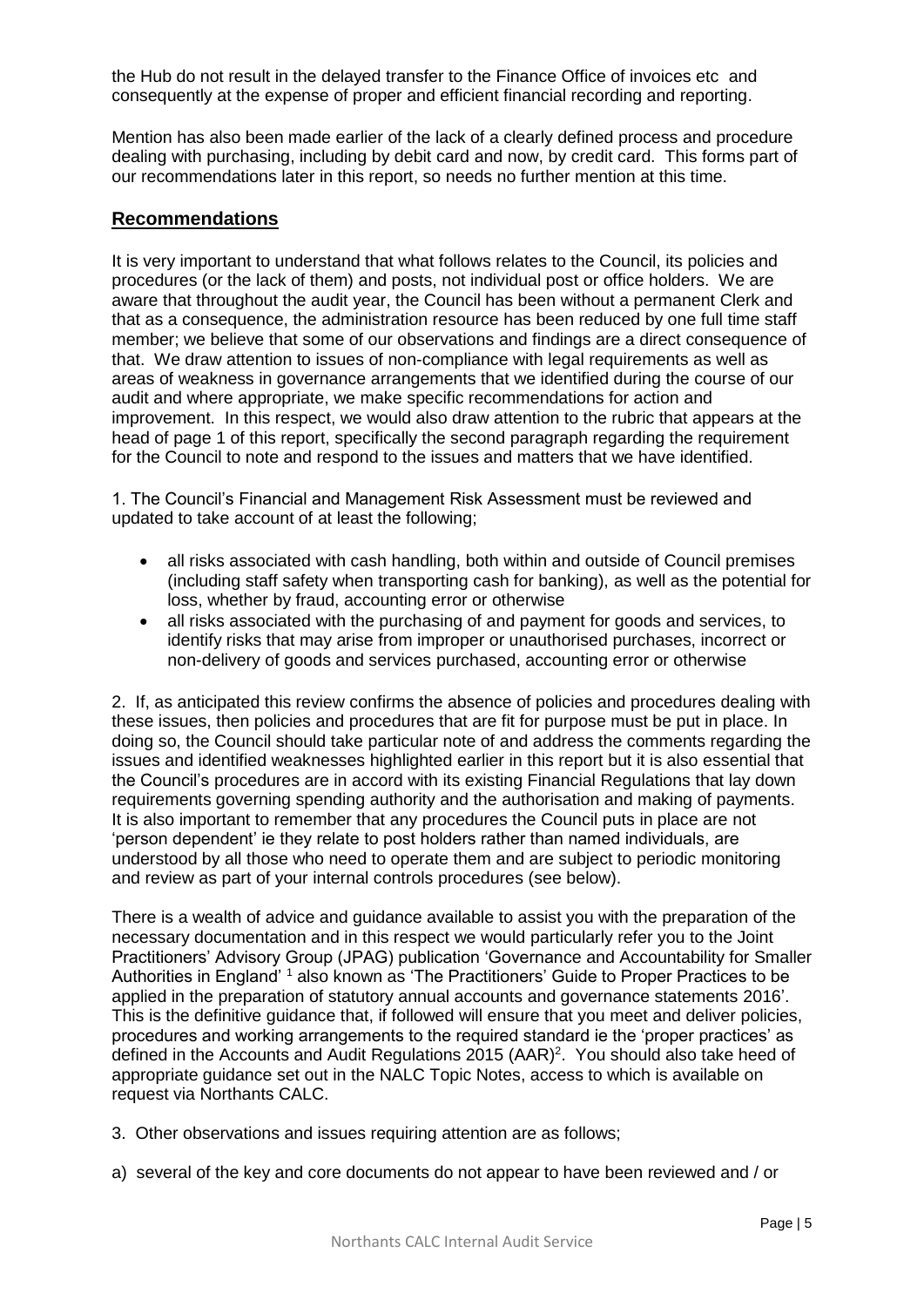re-adopted by the Council since 2015 or earlier. These include the Effectiveness of Internal Audit Review, the Financial Regulations, the Risk Assessment Policy, the Risk Assessment and Financial Management Policy, Standing Orders and the Terms of Reference Policy (that establishes the role and remit of the Council's committees)

b) whilst we are confident that an acceptable system of Internal Controls has previously been in place, the document setting out the Council's current system of Internal Controls could not be located. The corollary of that is the lack of any evidence of internal controls having been utilised or applied at any time during this audit year; indeed, by way of example the monthly payment sheets (April – July 2016) that are tabled for approval at Council meetings bear either none or one signature rather than the required 2 signatures by councillors. Financial management and oversight is vested in the Operations Management Committee and Minute 14.237.03 of the full Council 17 March 2015 appoints the Deputy Chairman as the Internal Controls Councillor. As an aside, there is also the Finance & General Purposes Committee (FGP) - last meeting, 13 December 2016 - that is not listed in the Terms of Reference document, but appears to transact financial business; this creates confusion, at least in our eyes.

Internal controls procedures lie at the heart of good governance, thus the absence of either codified procedures or evidence of their application give rise to concern. The codified procedures need to be resurrected, reviewed, (re)adopted and implemented; as part of this process, the opportunity should be taken to clarify the respective roles and responsibilities of staff and elected members. To quote directly from the Practitioners' Guide para 1.15 *et seq*, page 8 *'practical and resilient arrangements need to exist covering how the authority orders goods and services, incurs liabilities, manages debtors, makes payments and handles receipts.'* Note that annual review of the effectiveness of the internal control system is a legal requirement (reg 6 of the AAR) and the Council needs to address this issue as a priority, given the imminence of the financial year-end on 31 March 2017. It is self-evident that delivering on this key requirement will go a long way towards restoring public confidence that the Council seeks to achieve.

c) we noted the absence of some Minutes on the website, notably the Operations Management Committee and the F&GP Committee. Whilst we understand that from time to time, these Committees and indeed the full Council conduct some business, the confidential nature of which requires the public to be excluded it is important to remember that it is the *business* that is confidential, *not* the Minutes and there should always be a minute recording the *outcome* of the confidential part of the meeting. Furthermore (and contrary to what is stated in the Terms of Reference for the Operations Management Committee) , it is not legally possible to hold an entire meeting in camera. All Minutes should be properly recorded and, as they are in the public domain made available, ideally on the website.

d) furthermore, the government's Transparency Code<sup>3</sup>, first introduced in 2014 (updated in 2015) is based on the principle that all data held and managed by local authorities should be made available to local people unless there are specific sensitivities eg protecting vulnerable people or commercial and operational considerations. Councils should not withhold information unless absolutely necessary; it appears that the Council is not yet displaying on its website all of the mandatory information listed in the Code that it holds. NB this report to the Council also needs to be made publically available.

e) mindful of the requirements of the Transparency Code, review and updating of the Council's Communications Policy is overdue.

f) we also noted that some meetings do not have a Clerk in attendance for the entire duration of the meeting. Even when Committees and indeed the full Council conduct business, the confidential nature of which requires the public to be excluded, it is important